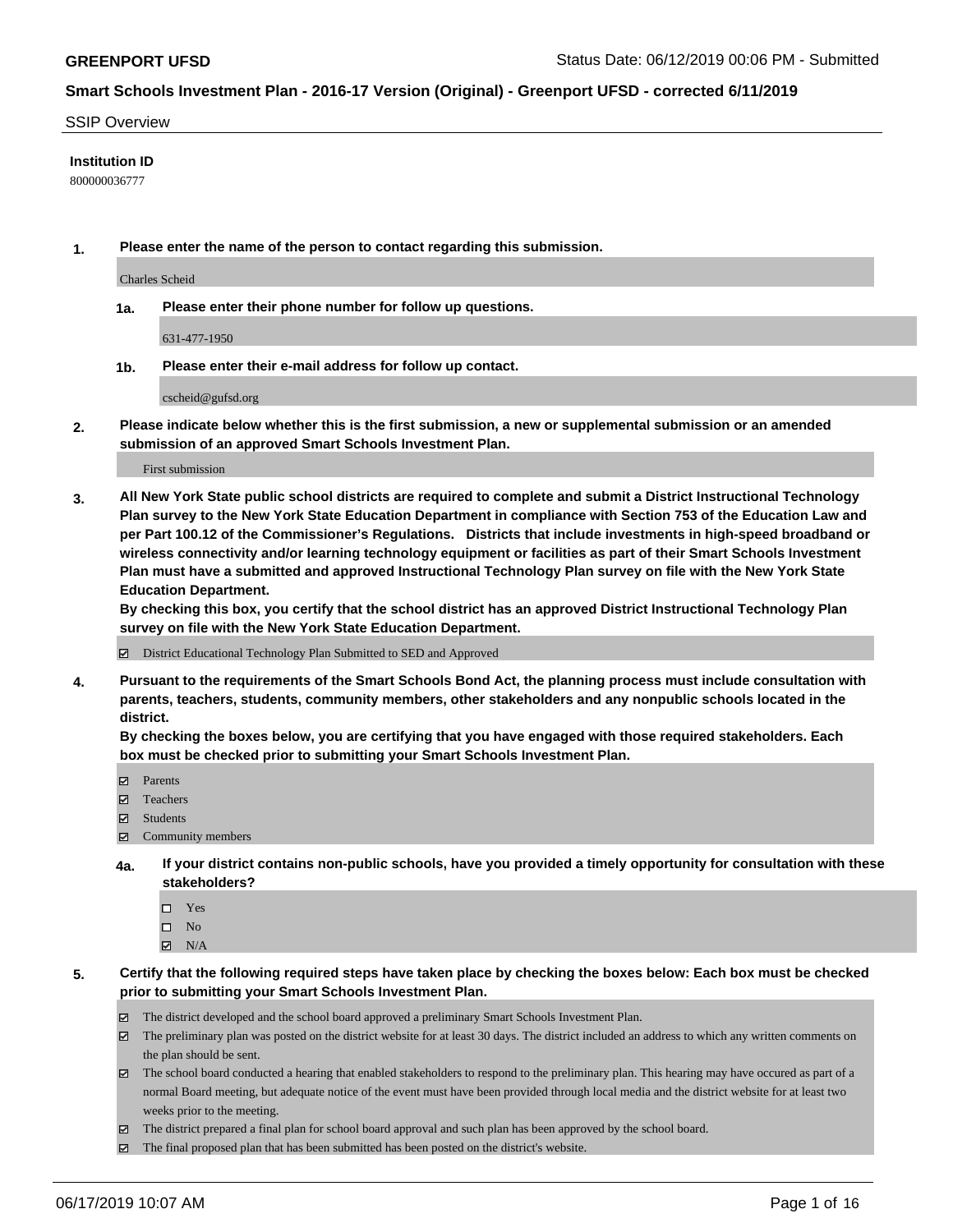SSIP Overview

**5a. Please upload the proposed Smart Schools Investment Plan (SSIP) that was posted on the district's website, along with any supporting materials. Note that this should be different than your recently submitted Educational Technology Survey. The Final SSIP, as approved by the School Board, should also be posted on the website and remain there during the course of the projects contained therein.**

Smart Schools Investment Plan - Greenport.pdf

**5b. Enter the webpage address where the final Smart Schools Investment Plan is posted. The Plan should remain posted for the life of the included projects.**

http://gufsd.org/district/business-office/

**6. Please enter an estimate of the total number of students and staff that will benefit from this Smart Schools Investment Plan based on the cumulative projects submitted to date.**

800

**7. An LEA/School District may partner with one or more other LEA/School Districts to form a consortium to pool Smart Schools Bond Act funds for a project that meets all other Smart School Bond Act requirements. Each school district participating in the consortium will need to file an approved Smart Schools Investment Plan for the project and submit a signed Memorandum of Understanding that sets forth the details of the consortium including the roles of each respective district.**

 $\Box$  The district plans to participate in a consortium to partner with other school district(s) to implement a Smart Schools project.

### **8. Please enter the name and 6-digit SED Code for each LEA/School District participating in the Consortium.**

| <b>Partner LEA/District</b> | <b>ISED BEDS Code</b> |
|-----------------------------|-----------------------|
| (No Response)               | (No Response)         |

### **9. Please upload a signed Memorandum of Understanding with all of the participating Consortium partners.**

(No Response)

**10. Your district's Smart Schools Bond Act Allocation is:**

\$140,858

**11. Enter the budget sub-allocations by category that you are submitting for approval at this time. If you are not budgeting SSBA funds for a category, please enter 0 (zero.) If the value entered is \$0, you will not be required to complete that survey question.**

|                                       | Sub-<br><b>Allocations</b> |
|---------------------------------------|----------------------------|
| <b>School Connectivity</b>            | $\mathbf 0$                |
| Connectivity Projects for Communities | $\overline{0}$             |
| <b>Classroom Technology</b>           | 31,902                     |
| Pre-Kindergarten Classrooms           | $\mathbf 0$                |
| Replace Transportable Classrooms      | $\Omega$                   |
| High-Tech Security Features           | 108,956                    |
| Totals:                               | 140,858                    |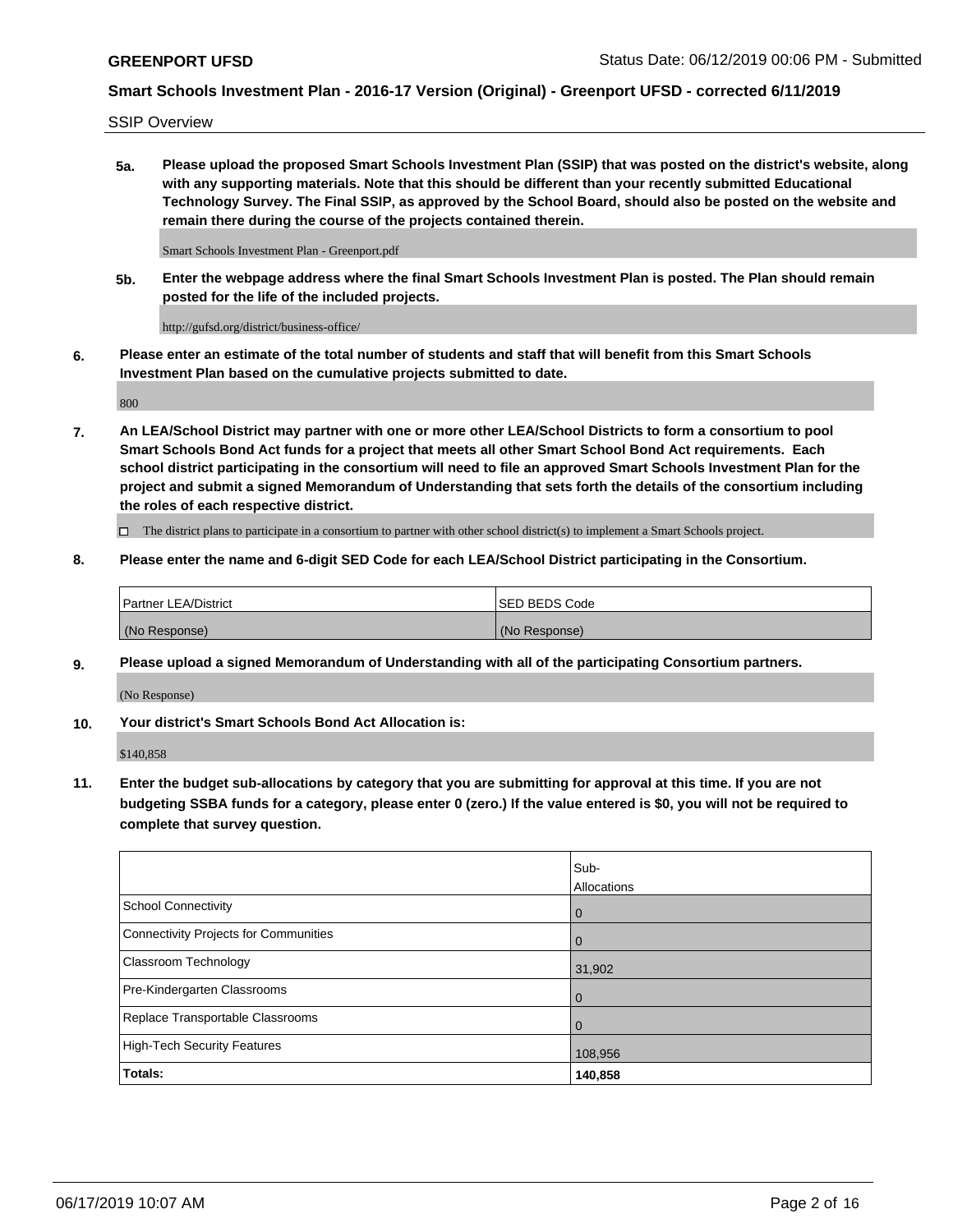School Connectivity

- **1. In order for students and faculty to receive the maximum benefit from the technology made available under the Smart Schools Bond Act, their school buildings must possess sufficient connectivity infrastructure to ensure that devices can be used during the school day. Smart Schools Investment Plans must demonstrate that:**
	- **• sufficient infrastructure that meets the Federal Communications Commission's 100 Mbps per 1,000 students standard currently exists in the buildings where new devices will be deployed, or**
	- **• is a planned use of a portion of Smart Schools Bond Act funds, or**
	- **• is under development through another funding source.**

**Smart Schools Bond Act funds used for technology infrastructure or classroom technology investments must increase the number of school buildings that meet or exceed the minimum speed standard of 100 Mbps per 1,000 students and staff within 12 months. This standard may be met on either a contracted 24/7 firm service or a "burstable" capability. If the standard is met under the burstable criteria, it must be:**

**1. Specifically codified in a service contract with a provider, and**

**2. Guaranteed to be available to all students and devices as needed, particularly during periods of high demand, such as computer-based testing (CBT) periods.**

**Please describe how your district already meets or is planning to meet this standard within 12 months of plan submission.**

(No Response)

**1a. If a district believes that it will be impossible to meet this standard within 12 months, it may apply for a waiver of this requirement, as described on the Smart Schools website. The waiver must be filed and approved by SED prior to submitting this survey.**

 $\Box$  By checking this box, you are certifying that the school district has an approved waiver of this requirement on file with the New York State Education Department.

#### **2. Connectivity Speed Calculator (Required)**

|                         | l Number of<br><b>Students</b> | Multiply by<br>100 Kbps | Divide by 1000 Current Speed<br>to Convert to<br>Required<br>l Speed in Mb | lin Mb           | Expected<br>Speed to be<br>Attained Within   Required<br>12 Months | <b>Expected Date</b><br>When<br>Speed Will be<br>Met |
|-------------------------|--------------------------------|-------------------------|----------------------------------------------------------------------------|------------------|--------------------------------------------------------------------|------------------------------------------------------|
| <b>Calculated Speed</b> | (No<br>Response)               | (No Response)           | (No<br>Response)                                                           | (No<br>Response) | (No<br>Response)                                                   | (No<br>Response)                                     |

**3. Describe how you intend to use Smart Schools Bond Act funds for high-speed broadband and/or wireless connectivity projects in school buildings.**

(No Response)

**4. Describe the linkage between the district's District Instructional Technology Plan and the proposed projects. (There should be a link between your response to this question and your response to Question 1 in Part E. Curriculum and Instruction "What are the district's plans to use digital connectivity and technology to improve teaching and learning?)**

(No Response)

**5. If the district wishes to have students and staff access the Internet from wireless devices within the school building, or in close proximity to it, it must first ensure that it has a robust Wi-Fi network in place that has sufficient bandwidth to meet user demand.**

**Please describe how you have quantified this demand and how you plan to meet this demand.**

(No Response)

**6. As indicated on Page 5 of the guidance, the Office of Facilities Planning will have to conduct a preliminary review**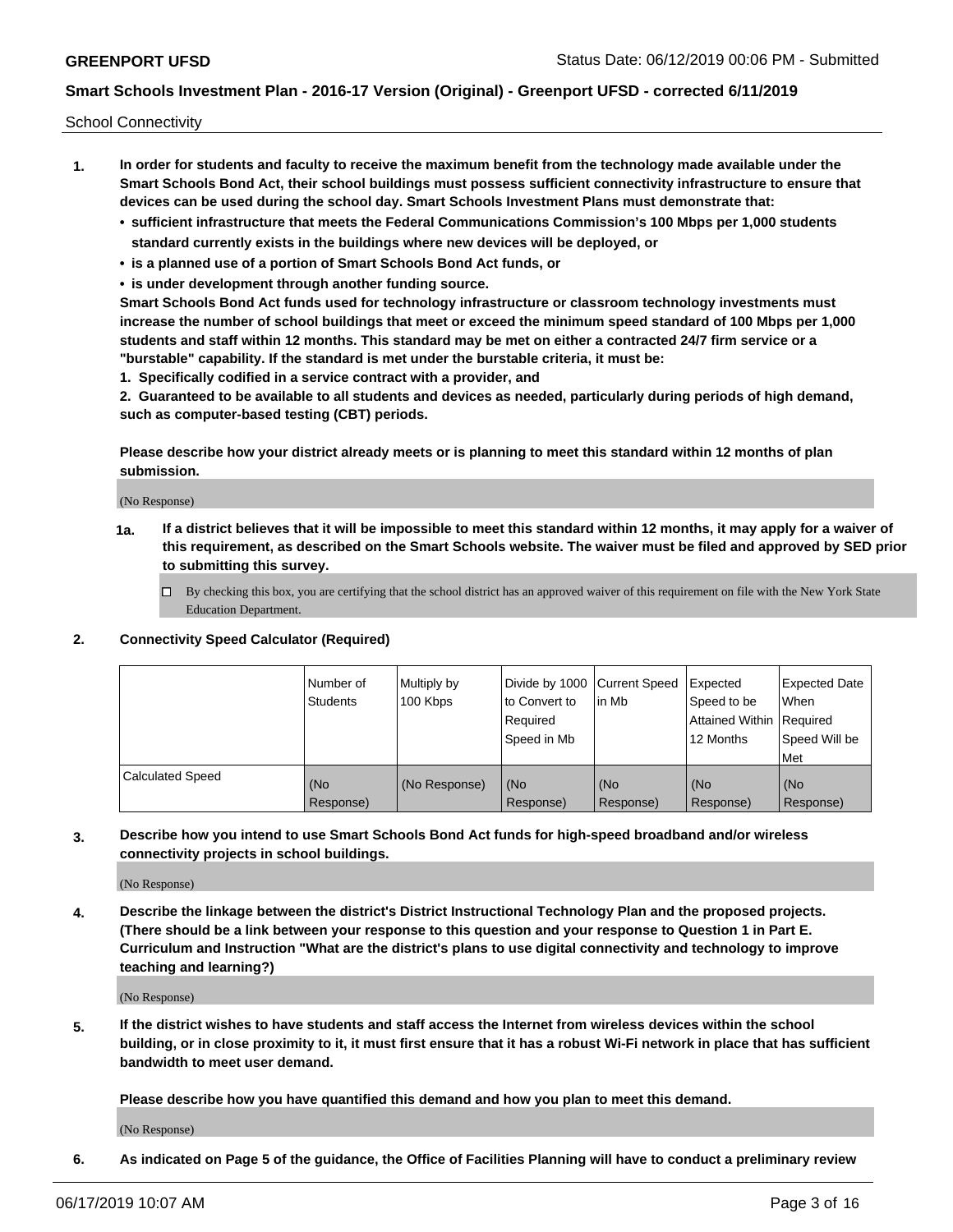School Connectivity

**of all capital projects, including connectivity projects.**

**Please indicate on a separate row each project number given to you by the Office of Facilities Planning.**

| Project Number |  |
|----------------|--|
|                |  |
| (No Response)  |  |
|                |  |

**7. Certain high-tech security and connectivity infrastructure projects may be eligible for an expedited review process as determined by the Office of Facilities Planning.**

**Was your project deemed eligible for streamlined review?**

(No Response)

**8. Include the name and license number of the architect or engineer of record.**

| Name          | License Number |
|---------------|----------------|
| (No Response) | (No Response)  |

**9. If you are submitting an allocation for School Connectivity complete this table. Note that the calculated Total at the bottom of the table must equal the Total allocation for this category that you entered in the SSIP Overview overall budget.** 

|                                            | Sub-              |
|--------------------------------------------|-------------------|
|                                            | <b>Allocation</b> |
| Network/Access Costs                       | (No Response)     |
| <b>Outside Plant Costs</b>                 | (No Response)     |
| School Internal Connections and Components | (No Response)     |
| <b>Professional Services</b>               | (No Response)     |
| Testing                                    | (No Response)     |
| <b>Other Upfront Costs</b>                 | (No Response)     |
| <b>Other Costs</b>                         | (No Response)     |
| Totals:                                    | 0                 |

**10. Please detail the type, quantity, per unit cost and total cost of the eligible items under each sub-category. This is especially important for any expenditures listed under the "Other" category. All expenditures must be eligible for tax-exempt financing to be reimbursed through the SSBA. Sufficient detail must be provided so that we can verify this is the case. If you have any questions, please contact us directly through smartschools@nysed.gov. NOTE: Wireless Access Points should be included in this category, not under Classroom Educational Technology, except those that will be loaned/purchased for nonpublic schools.**

| Select the allowable expenditure | Item to be purchased | Quantity      | <b>Cost per Item</b> | <b>Total Cost</b> |
|----------------------------------|----------------------|---------------|----------------------|-------------------|
| type.                            |                      |               |                      |                   |
| Repeat to add another item under |                      |               |                      |                   |
| each type.                       |                      |               |                      |                   |
| (No Response)                    | (No Response)        | (No Response) | (No Response)        | (No Response)     |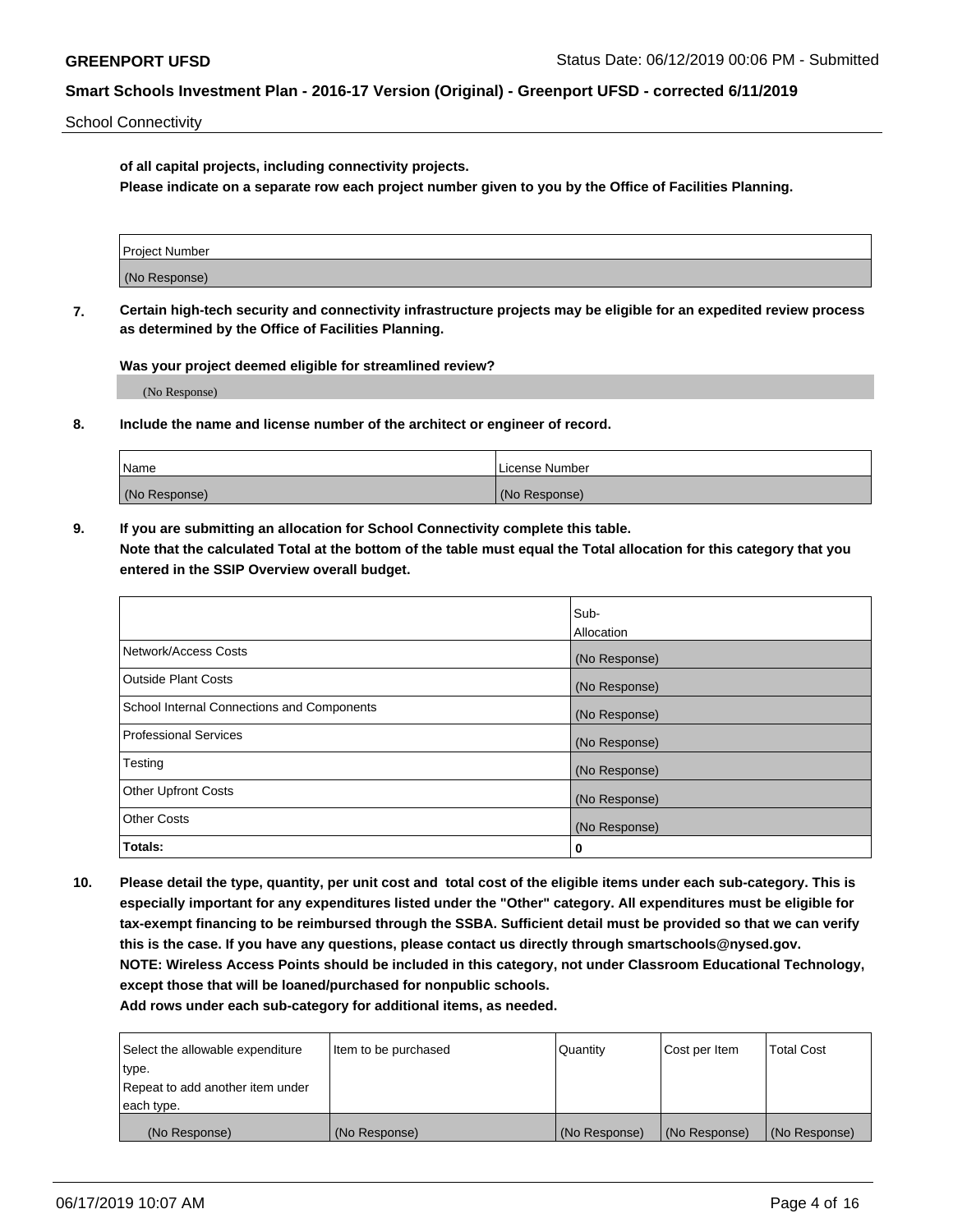Community Connectivity (Broadband and Wireless)

**1. Describe how you intend to use Smart Schools Bond Act funds for high-speed broadband and/or wireless connectivity projects in the community.**

(No Response)

**2. Please describe how the proposed project(s) will promote student achievement and increase student and/or staff access to the Internet in a manner that enhances student learning and/or instruction outside of the school day and/or school building.**

(No Response)

**3. Community connectivity projects must comply with all the necessary local building codes and regulations (building and related permits are not required prior to plan submission).**

 $\Box$  I certify that we will comply with all the necessary local building codes and regulations.

**4. Please describe the physical location of the proposed investment.**

(No Response)

**5. Please provide the initial list of partners participating in the Community Connectivity Broadband Project, along with their Federal Tax Identification (Employer Identification) number.**

| <b>Project Partners</b> | Federal ID#   |
|-------------------------|---------------|
| (No Response)           | (No Response) |

**6. If you are submitting an allocation for Community Connectivity, complete this table.**

**Note that the calculated Total at the bottom of the table must equal the Total allocation for this category that you entered in the SSIP Overview overall budget.**

|                                    | Sub-Allocation |
|------------------------------------|----------------|
| Network/Access Costs               | (No Response)  |
| <b>Outside Plant Costs</b>         | (No Response)  |
| <b>Tower Costs</b>                 | (No Response)  |
| <b>Customer Premises Equipment</b> | (No Response)  |
| <b>Professional Services</b>       | (No Response)  |
| Testing                            | (No Response)  |
| <b>Other Upfront Costs</b>         | (No Response)  |
| <b>Other Costs</b>                 | (No Response)  |
| Totals:                            | 0              |

**7. Please detail the type, quantity, per unit cost and total cost of the eligible items under each sub-category. This is especially important for any expenditures listed under the "Other" category. All expenditures must be capital-bond eligible to be reimbursed through the SSBA. If you have any questions, please contact us directly through smartschools@nysed.gov.**

| Select the allowable expenditure | Item to be purchased | Quantity      | Cost per Item | <b>Total Cost</b> |
|----------------------------------|----------------------|---------------|---------------|-------------------|
| type.                            |                      |               |               |                   |
| Repeat to add another item under |                      |               |               |                   |
| each type.                       |                      |               |               |                   |
| (No Response)                    | (No Response)        | (No Response) | (No Response) | (No Response)     |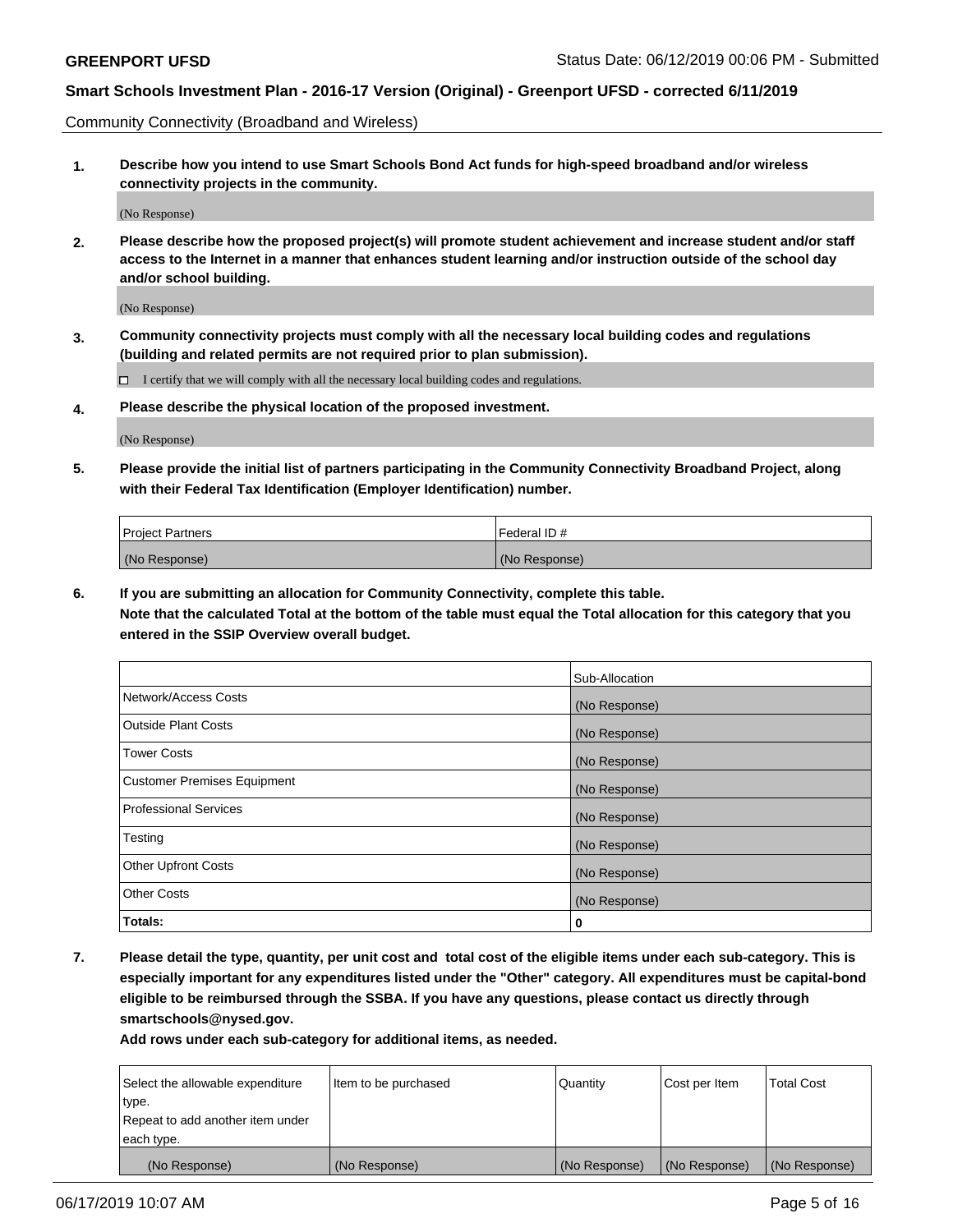#### Classroom Learning Technology

**1. In order for students and faculty to receive the maximum benefit from the technology made available under the Smart Schools Bond Act, their school buildings must possess sufficient connectivity infrastructure to ensure that devices can be used during the school day. Smart Schools Investment Plans must demonstrate that sufficient infrastructure that meets the Federal Communications Commission's 100 Mbps per 1,000 students standard currently exists in the buildings where new devices will be deployed, or is a planned use of a portion of Smart Schools Bond Act funds, or is under development through another funding source. Smart Schools Bond Act funds used for technology infrastructure or classroom technology investments must increase the number of school buildings that meet or exceed the minimum speed standard of 100 Mbps per 1,000 students and staff within 12 months. This standard may be met on either a contracted 24/7 firm service or a "burstable" capability. If the standard is met under the burstable criteria, it must be:**

**1. Specifically codified in a service contract with a provider, and**

**2. Guaranteed to be available to all students and devices as needed, particularly during periods of high demand, such as computer-based testing (CBT) periods.**

**Please describe how your district already meets or is planning to meet this standard within 12 months of plan submission.**

Currently, Greenport UFSD surpasses the NYSED Smart Schools Bond Guidance of at least 100 Mbps per 1,000 students. The district currently contracts 150 Mbps from Optimum Lightpath. As such, the District will focus on school security, safety and classroom technology.

- **1a. If a district believes that it will be impossible to meet this standard within 12 months, it may apply for a waiver of this requirement, as described on the Smart Schools website. The waiver must be filed and approved by SED prior to submitting this survey.**
	- By checking this box, you are certifying that the school district has an approved waiver of this requirement on file with the New York State Education Department.

### **2. Connectivity Speed Calculator (Required)**

|                         | I Number of<br><b>Students</b> | Multiply by<br>100 Kbps | Divide by 1000   Current Speed<br>to Convert to<br>Required<br>Speed in Mb | lin Mb | Expected<br>Speed to be<br>Attained Within   Required<br>12 Months | <b>Expected Date</b><br>When<br>Speed Will be<br>l Met |
|-------------------------|--------------------------------|-------------------------|----------------------------------------------------------------------------|--------|--------------------------------------------------------------------|--------------------------------------------------------|
| <b>Calculated Speed</b> | 700                            | 70,000                  | 70                                                                         | 150    | (No<br>Response)                                                   | (No<br>Response)                                       |

**3. If the district wishes to have students and staff access the Internet from wireless devices within the school building, or in close proximity to it, it must first ensure that it has a robust Wi-Fi network in place that has sufficient bandwidth to meet user demand.**

**Please describe how you have quantified this demand and how you plan to meet this demand.**

All classrooms and internal common spaces are covered by a robust Wi-Fi network.

**4. All New York State public school districts are required to complete and submit an Instructional Technology Plan survey to the New York State Education Department in compliance with Section 753 of the Education Law and per Part 100.12 of the Commissioner's Regulations.**

**Districts that include educational technology purchases as part of their Smart Schools Investment Plan must have a submitted and approved Instructional Technology Plan survey on file with the New York State Education Department.**

By checking this box, you are certifying that the school district has an approved Instructional Technology Plan survey on file with the New York State Education Department.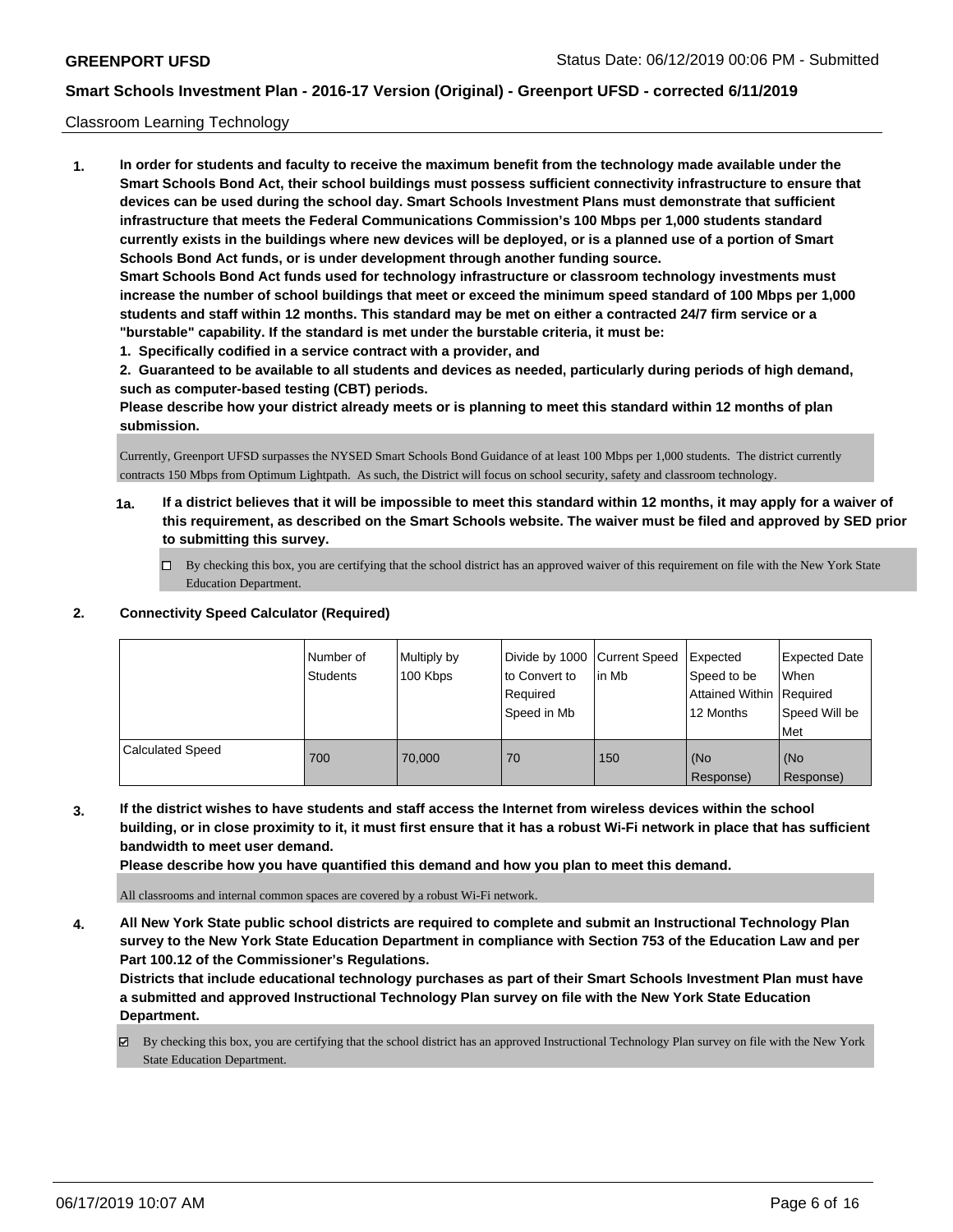#### Classroom Learning Technology

**5. Describe the devices you intend to purchase and their compatibility with existing or planned platforms or systems. Specifically address the adequacy of each facility's electrical, HVAC and other infrastructure necessary to install and support the operation of the planned technology.**

The investment in the installation of classroom tech projects is in alignment to assist the District in continuing to achieve our technology goals as per our Educational Technology Plan. The purchase of new classroom snf library interactive TVs will significantly increase student and teacher access to technology, online access, and collaborative student-centered learning opportunities.

Greenport UFSD intends to purchase **Interactive TVs .** . These interactive TVs will be compatible with the district's network and current technology including Windows, Apple, and Chrome OS computers.

Greenport UFSD also intends to buy **graphing calculator**s. These calculators will be compatible with Windows and Apple devices and will meet State requirements for Regents assessments.

Our building meet the required 110-120 volt outlets as needed by interactive TV's and charging of graphing calculators. In addition, some of the rooms where devices will be stored are air-conditioned and all are heated. All devices will be maintained by members of our technology department. The devices being purchase are compatible with the district's current and planned platforms. The district will be able to provide adequate electrical supply and internet connectivity to support them.

- **6. Describe how the proposed technology purchases will:**
	- **> enhance differentiated instruction;**
	- **> expand student learning inside and outside the classroom;**
	- **> benefit students with disabilities and English language learners; and**
	- **> contribute to the reduction of other learning gaps that have been identified within the district.**

**The expectation is that districts will place a priority on addressing the needs of students who struggle to succeed in a rigorous curriculum. Responses in this section should specifically address this concern and align with the district's Instructional Technology Plan (in particular Question 2 of E. Curriculum and Instruction: "Does the district's instructional technology plan address the needs of students with disabilities to ensure equitable access to instruction, materials and assessments?" and Question 3 of the same section: "Does the district's instructional technology plan address the provision of assistive technology specifically for students with disabilities to ensure access to and participation in the general curriculum?"**

The technology purchases with the Smart Schools Bond will assist teachers in differentiating their instruction by allowing access to digital assessments, providing opportunities for student collaboration, create opportunities for students to design and implement projects that extend the curriculum content.

Interactive TVs provide new ways for teachers to teach, and student to learn. These tools support a wide variety of learning styles. For instance, visual learners can watch as their teachers use the interactive TVs to project visual elements, whereas audio learners can listen and have discussions. On the other hand, the Boards come with touchscreen capabilities that allow tactile learners to touch and interact with the interactive TV.

Graphing calculators will be provided to Math and Science students to allow complex calculations and visualization of data. These calculators will also assist students in preparing for state assessments.

Students with disabilities and English language learners in both general education and special education classroom environments are provided equal access to instructional technology. Adding interactive TVs to classrooms will promote accessibility by providing support for students visual, auditory, physical and mobility, as well as social and communication needs, increasing both social and academic interactions in the classroom. These technologies, in conjunction with District purchased iPads & Chromebooks, will allow access to software specifically designed for Students with Disabilities (i.e. text-to-speech applications, visual magnification) and English Language Learners (i.e. digital translation services).

**7. Where appropriate, describe how the proposed technology purchases will enhance ongoing communication with parents and other stakeholders and help the district facilitate technology-based regional partnerships, including distance learning and other efforts.**

Interactive TVs, coupled with a web camera, will provide a venue for hosting distance learning. The district currently maintains access to video conferencing software including Skype and Google Hangouts.

This technology will enhance ongoing communication with parents and stakeholders by providing video conferencing for meetings and translation. Parents or stakeholders could remotely participate in meetings and discussions including special education meetings. Live translation services can be accessed via video conferencing for parents and/or community members who cannot speak English.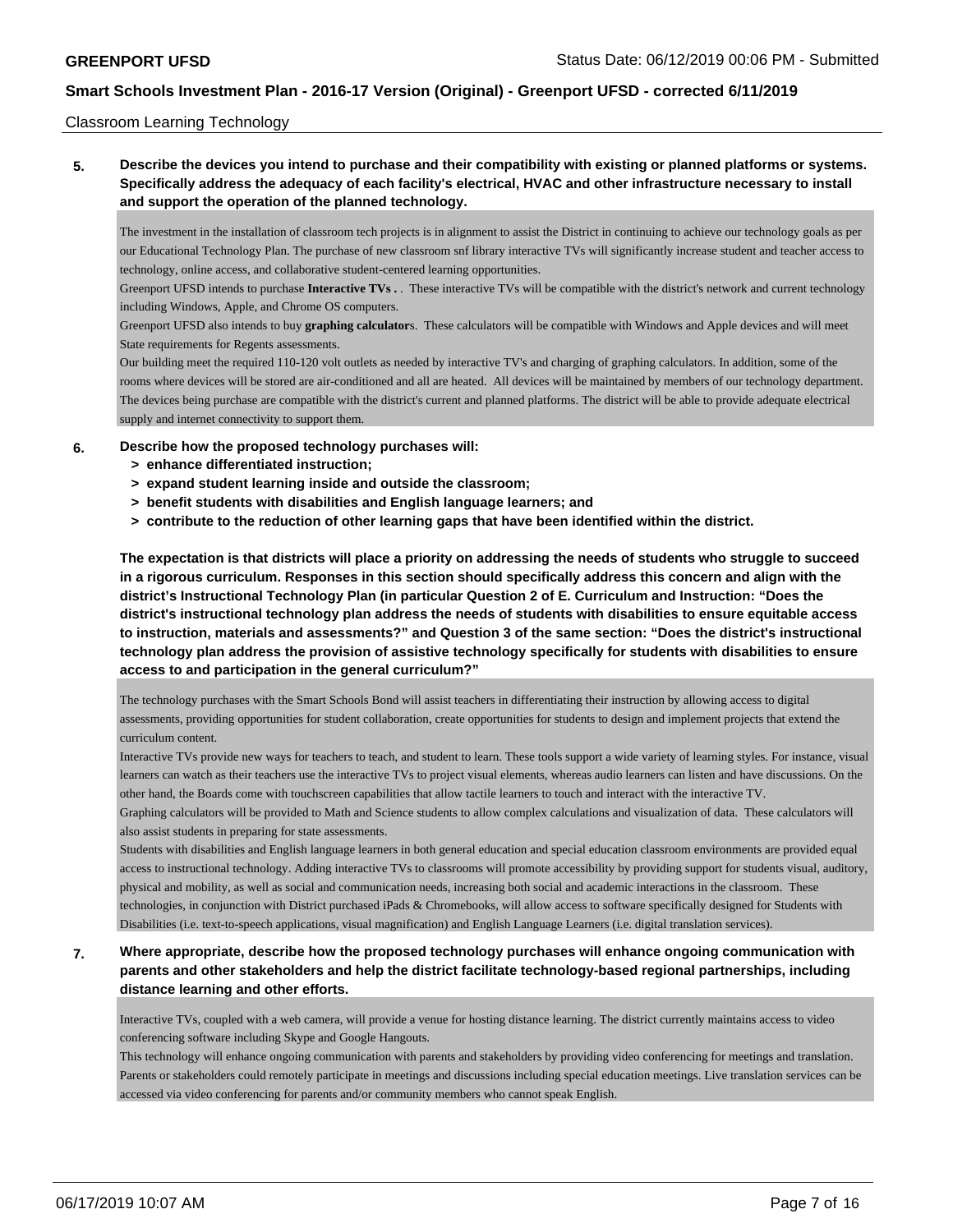#### Classroom Learning Technology

**8. Describe the district's plan to provide professional development to ensure that administrators, teachers and staff can employ the technology purchased to enhance instruction successfully.**

**Note: This response should be aligned and expanded upon in accordance with your district's response to Question 1 of F. Professional Development of your Instructional Technology Plan: "Please provide a summary of professional development offered to teachers and staff, for the time period covered by this plan, to support technology to enhance teaching and learning. Please include topics, audience and method of delivery within your summary."**

The District recognizes the importance of ongoing and sustained professional development for staff and students. As discussed in the Districts Educational Technology Plan, the District will continue to provide support to staff and teachers in order for the teachers to continue to implement the new computer devices and technology into the classroom. Staff will be encouraged to participate in professional development resources including online software tutorials, BOCES trainings, and local college programs that promote educational technology. Teachers will be encouraged to share technology strategies with their colleagues. These efforts will ensure all our teachers, administrators and staff will be empowered to best utilize these new technologies for instructional purposes.

Examples of training topics that will be offered to teachers and staff include:

- Interactive Whiteboards
- Digital Probes
- Robotics Kits
- Digital Tablets
- Educational Apps
- **9. Districts must contact the SUNY/CUNY teacher preparation program that supplies the largest number of the district's new teachers to request advice on innovative uses and best practices at the intersection of pedagogy and educational technology.**
	- By checking this box, you certify that you have contacted the SUNY/CUNY teacher preparation program that supplies the largest number of your new teachers to request advice on these issues.

#### **9a. Please enter the name of the SUNY or CUNY Institution that you contacted.**

SUNY Stony Brook

**9b. Enter the primary Institution phone number.**

631-632-7400

**9c. Enter the name of the contact person with whom you consulted and/or will be collaborating with on innovative uses of technology and best practices.**

Ken Lindblom

**10. A district whose Smart Schools Investment Plan proposes the purchase of technology devices and other hardware must account for nonpublic schools in the district.**

#### **Are there nonpublic schools within your school district?**

□ Yes **Ø** No

**11. Nonpublic Classroom Technology Loan Calculator**

**The Smart Schools Bond Act provides that any Classroom Learning Technology purchases made using Smart Schools funds shall be lent, upon request, to nonpublic schools in the district. However, no school district shall be required to loan technology in amounts greater than the total obtained and spent on technology pursuant to the Smart Schools Bond Act and the value of such loan may not exceed the total of \$250 multiplied by the nonpublic school enrollment in the base year at the time of enactment.**

**See:**

**http://www.p12.nysed.gov/mgtserv/smart\_schools/docs/Smart\_Schools\_Bond\_Act\_Guidance\_04.27.15\_Final.pdf.**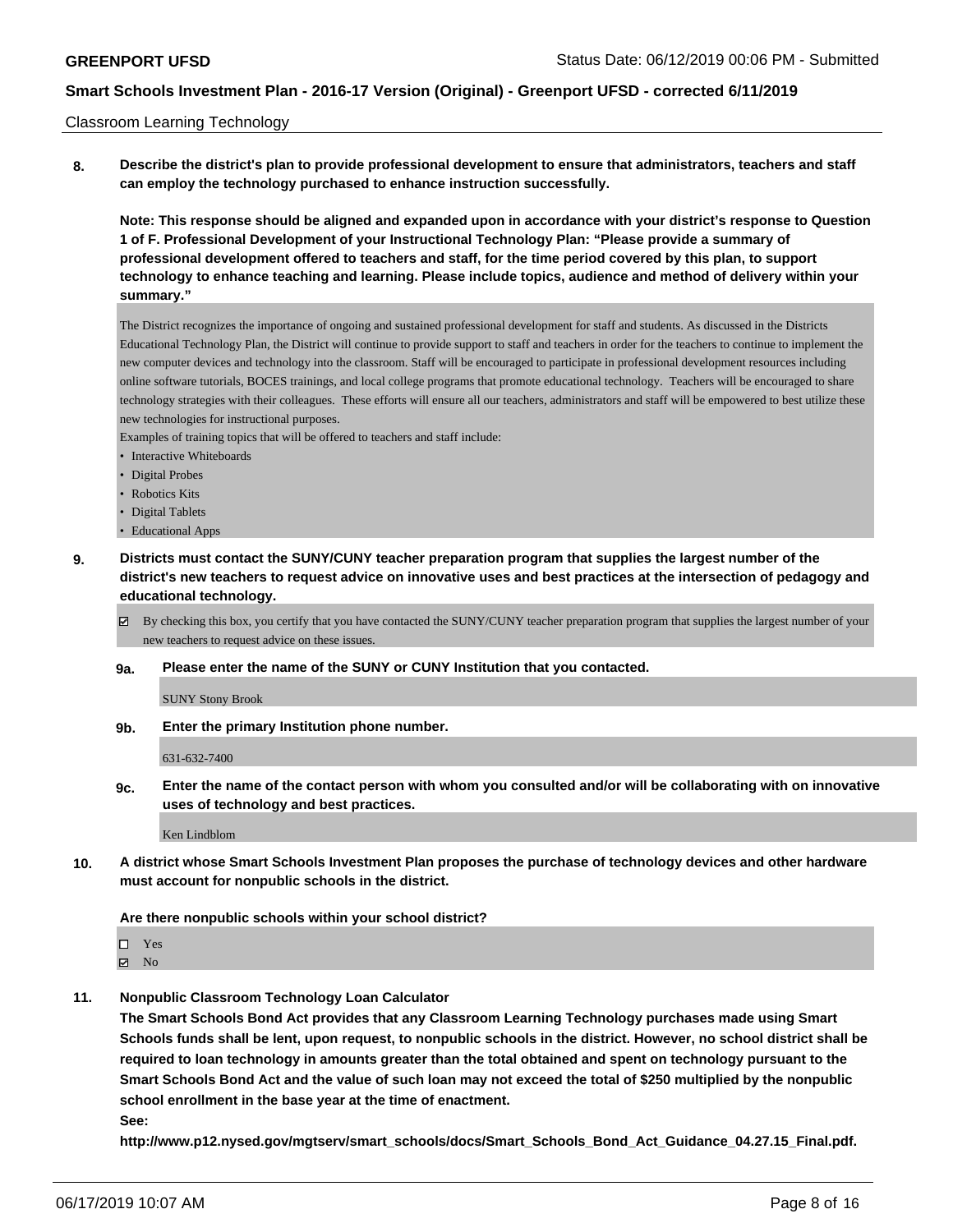Classroom Learning Technology

|                                     | 1. Classroom<br>Technology<br>Sub-allocation | l 2. Public<br>Enrollment<br>$(2014 - 15)$ | 3. Nonpublic<br>Enrollment<br>$(2014-15)$ | l 4. Sum of<br>Public and<br>l Nonpublic                                                      | 15. Total Per<br>Pupil Sub-<br>lallocation | 6. Total<br>Nonpublic Loan  <br>Amount |
|-------------------------------------|----------------------------------------------|--------------------------------------------|-------------------------------------------|-----------------------------------------------------------------------------------------------|--------------------------------------------|----------------------------------------|
|                                     |                                              |                                            |                                           | Enrollment                                                                                    |                                            |                                        |
| Calculated Nonpublic Loan<br>Amount |                                              |                                            |                                           | (No Response)   (No Response)   (No Response)   (No Response)   (No Response)   (No Response) |                                            |                                        |

**12. To ensure the sustainability of technology purchases made with Smart Schools funds, districts must demonstrate a long-term plan to maintain and replace technology purchases supported by Smart Schools Bond Act funds. This sustainability plan shall demonstrate a district's capacity to support recurring costs of use that are ineligible for Smart Schools Bond Act funding such as device maintenance, technical support, Internet and wireless fees, maintenance of hotspots, staff professional development, building maintenance and the replacement of incidental items. Further, such a sustainability plan shall include a long-term plan for the replacement of purchased devices and equipment at the end of their useful life with other funding sources.**

 $\boxtimes$  By checking this box, you certify that the district has a sustainability plan as described above.

**13. Districts must ensure that devices purchased with Smart Schools Bond funds will be distributed, prepared for use, maintained and supported appropriately. Districts must maintain detailed device inventories in accordance with generally accepted accounting principles.**

By checking this box, you certify that the district has a distribution and inventory management plan and system in place.

**14. If you are submitting an allocation for Classroom Learning Technology complete this table. Note that the calculated Total at the bottom of the table must equal the Total allocation for this category that you entered in the SSIP Overview overall budget.**

|                          | Sub-Allocation |
|--------------------------|----------------|
| Interactive Whiteboards  | (No Response)  |
| Computer Servers         | (No Response)  |
| <b>Desktop Computers</b> | (No Response)  |
| Laptop Computers         | (No Response)  |
| <b>Tablet Computers</b>  | (No Response)  |
| <b>Other Costs</b>       | 31,902         |
| Totals:                  | 31,902         |

**15. Please detail the type, quantity, per unit cost and total cost of the eligible items under each sub-category. This is especially important for any expenditures listed under the "Other" category. All expenditures must be capital-bond eligible to be reimbursed through the SSBA. If you have any questions, please contact us directly through smartschools@nysed.gov.**

**Please specify in the "Item to be Purchased" field which specific expenditures and items are planned to meet the district's nonpublic loan requirement, if applicable.**

**NOTE: Wireless Access Points that will be loaned/purchased for nonpublic schools should ONLY be included in this category, not under School Connectivity, where public school districts would list them.**

| Select the allowable expenditure<br>type.<br>Repeat to add another item under<br>each type. | I Item to be Purchased               | Quantity | Cost per Item | <b>Total Cost</b> |
|---------------------------------------------------------------------------------------------|--------------------------------------|----------|---------------|-------------------|
| <b>Other Costs</b>                                                                          | 86 Interactive TV with Rolling Stand |          | 8,403         | 16.806            |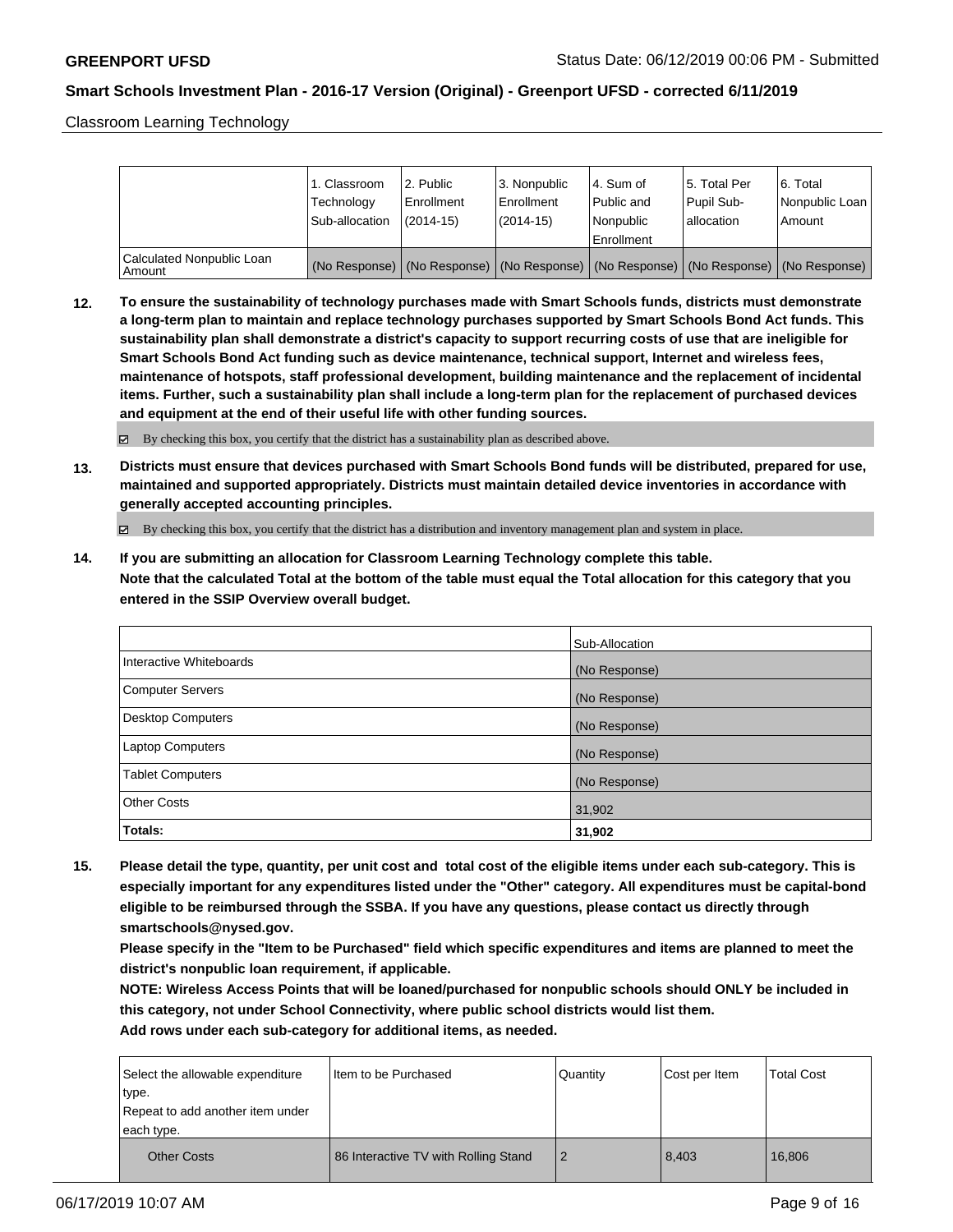Classroom Learning Technology

| Select the allowable expenditure | I Item to be Purchased                      | Quantity | Cost per Item | <b>Total Cost</b> |
|----------------------------------|---------------------------------------------|----------|---------------|-------------------|
| type.                            |                                             |          |               |                   |
| Repeat to add another item under |                                             |          |               |                   |
| each type.                       |                                             |          |               |                   |
| <b>Other Costs</b>               | 65 Interactive TV with Mounting<br>Hardware | 4        | 3,524         | 14,096            |
| <b>Other Costs</b>               | <b>Graphing Calculators</b>                 | 8        | 125           | 1,000             |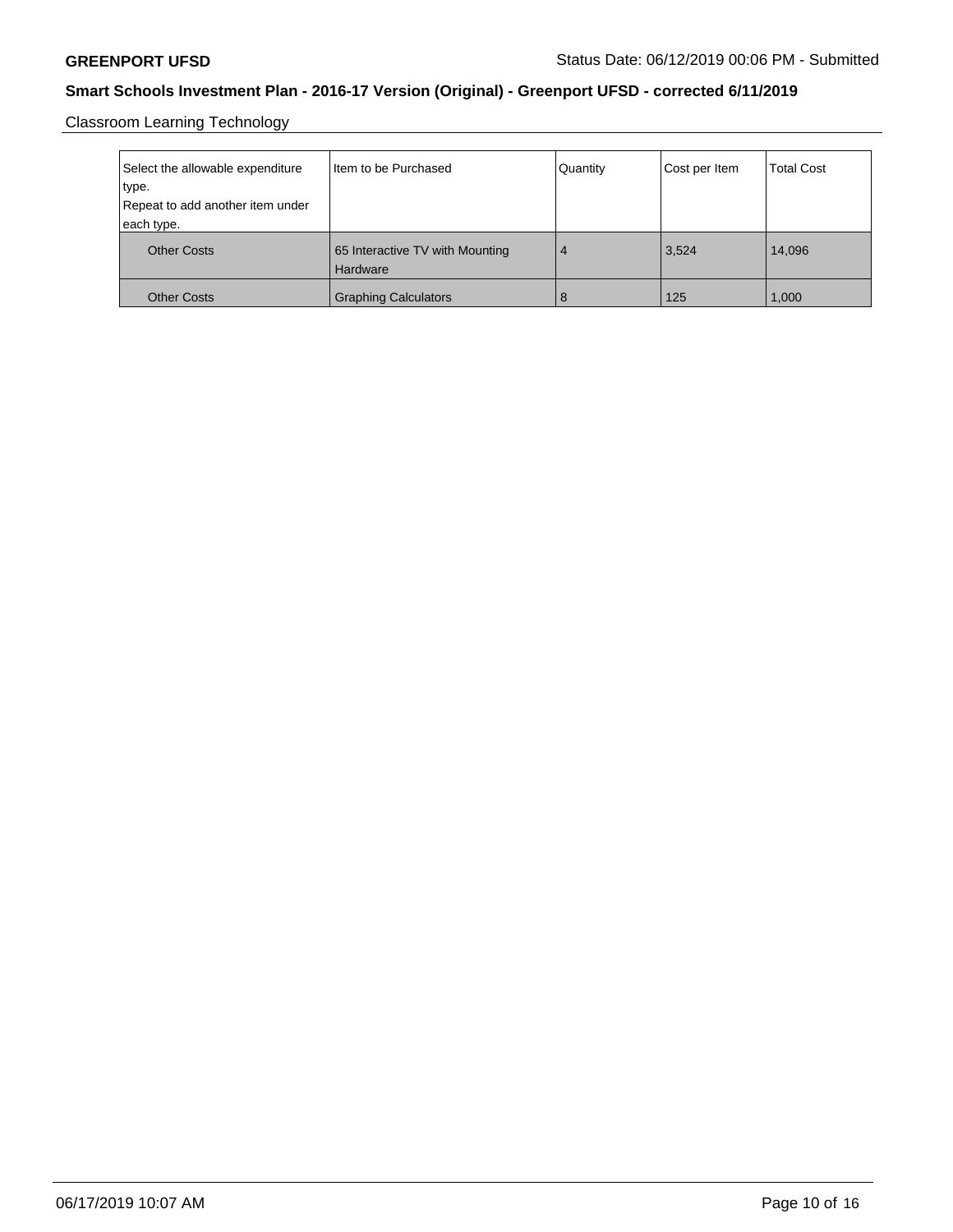#### Pre-Kindergarten Classrooms

**1. Provide information regarding how and where the district is currently serving pre-kindergarten students and justify the need for additional space with enrollment projections over 3 years.**

(No Response)

- **2. Describe the district's plan to construct, enhance or modernize education facilities to accommodate prekindergarten programs. Such plans must include:**
	- **Specific descriptions of what the district intends to do to each space;**
	- **An affirmation that pre-kindergarten classrooms will contain a minimum of 900 square feet per classroom;**
	- **The number of classrooms involved;**
	- **The approximate construction costs per classroom; and**
	- **Confirmation that the space is district-owned or has a long-term lease that exceeds the probable useful life of the improvements.**

(No Response)

**3. Smart Schools Bond Act funds may only be used for capital construction costs. Describe the type and amount of additional funds that will be required to support ineligible ongoing costs (e.g. instruction, supplies) associated with any additional pre-kindergarten classrooms that the district plans to add.**

(No Response)

**4. All plans and specifications for the erection, repair, enlargement or remodeling of school buildings in any public school district in the State must be reviewed and approved by the Commissioner. Districts that plan capital projects using their Smart Schools Bond Act funds will undergo a Preliminary Review Process by the Office of Facilities Planning.**

**Please indicate on a separate row each project number given to you by the Office of Facilities Planning.**

| Project Number |  |
|----------------|--|
| (No Response)  |  |
|                |  |

**5. If you have made an allocation for Pre-Kindergarten Classrooms, complete this table.**

**Note that the calculated Total at the bottom of the table must equal the Total allocation for this category that you entered in the SSIP Overview overall budget.**

|                                          | Sub-Allocation |
|------------------------------------------|----------------|
| Construct Pre-K Classrooms               | (No Response)  |
| Enhance/Modernize Educational Facilities | (No Response)  |
| <b>Other Costs</b>                       | (No Response)  |
| Totals:                                  | 0              |

**6. Please detail the type, quantity, per unit cost and total cost of the eligible items under each sub-category. This is especially important for any expenditures listed under the "Other" category. All expenditures must be capital-bond eligible to be reimbursed through the SSBA. If you have any questions, please contact us directly through smartschools@nysed.gov.**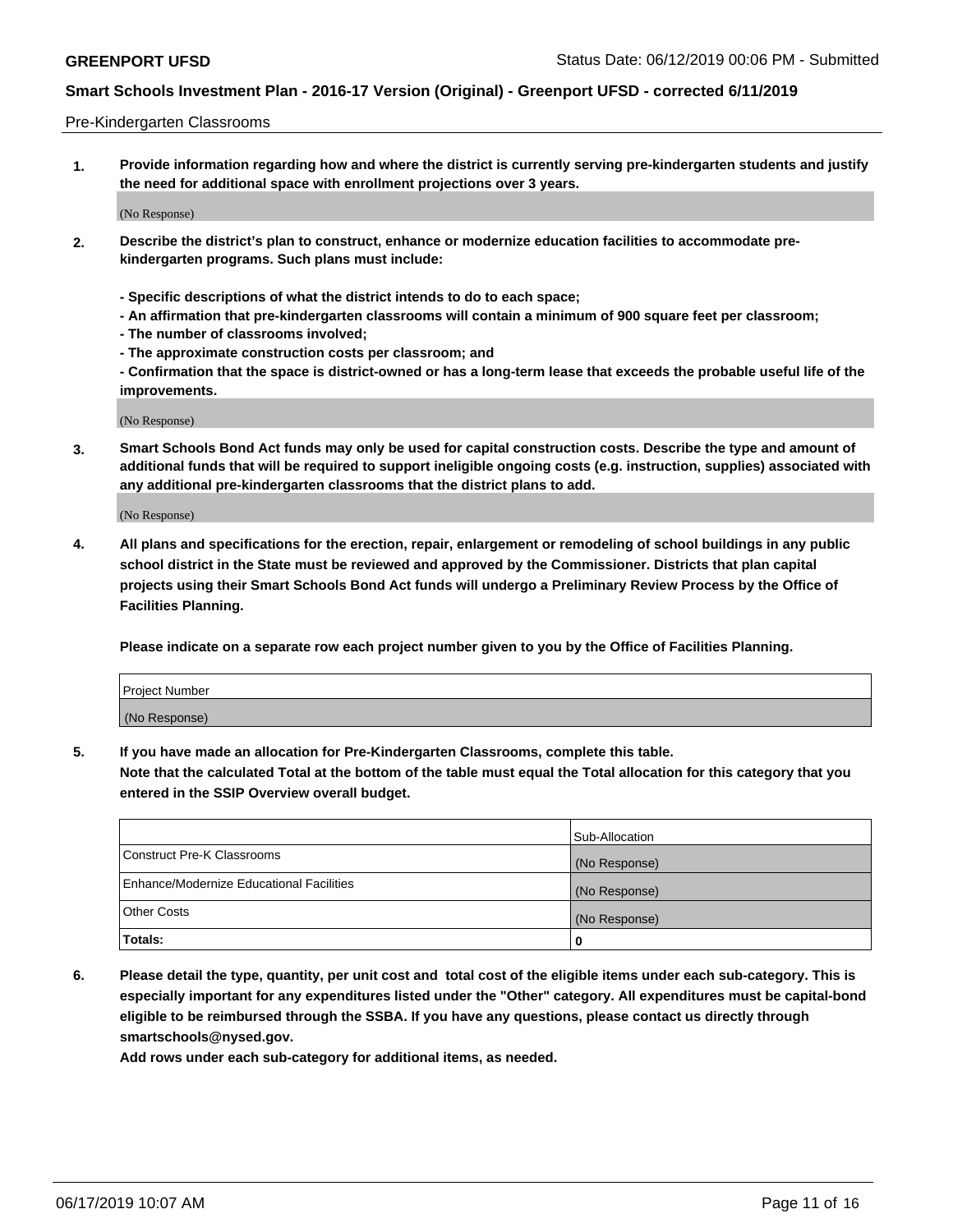Pre-Kindergarten Classrooms

| Select the allowable expenditure<br>type.      | Item to be purchased | Quantity      | Cost per Item | <b>Total Cost</b> |
|------------------------------------------------|----------------------|---------------|---------------|-------------------|
| Repeat to add another item under<br>each type. |                      |               |               |                   |
| (No Response)                                  | (No Response)        | (No Response) | (No Response) | (No Response)     |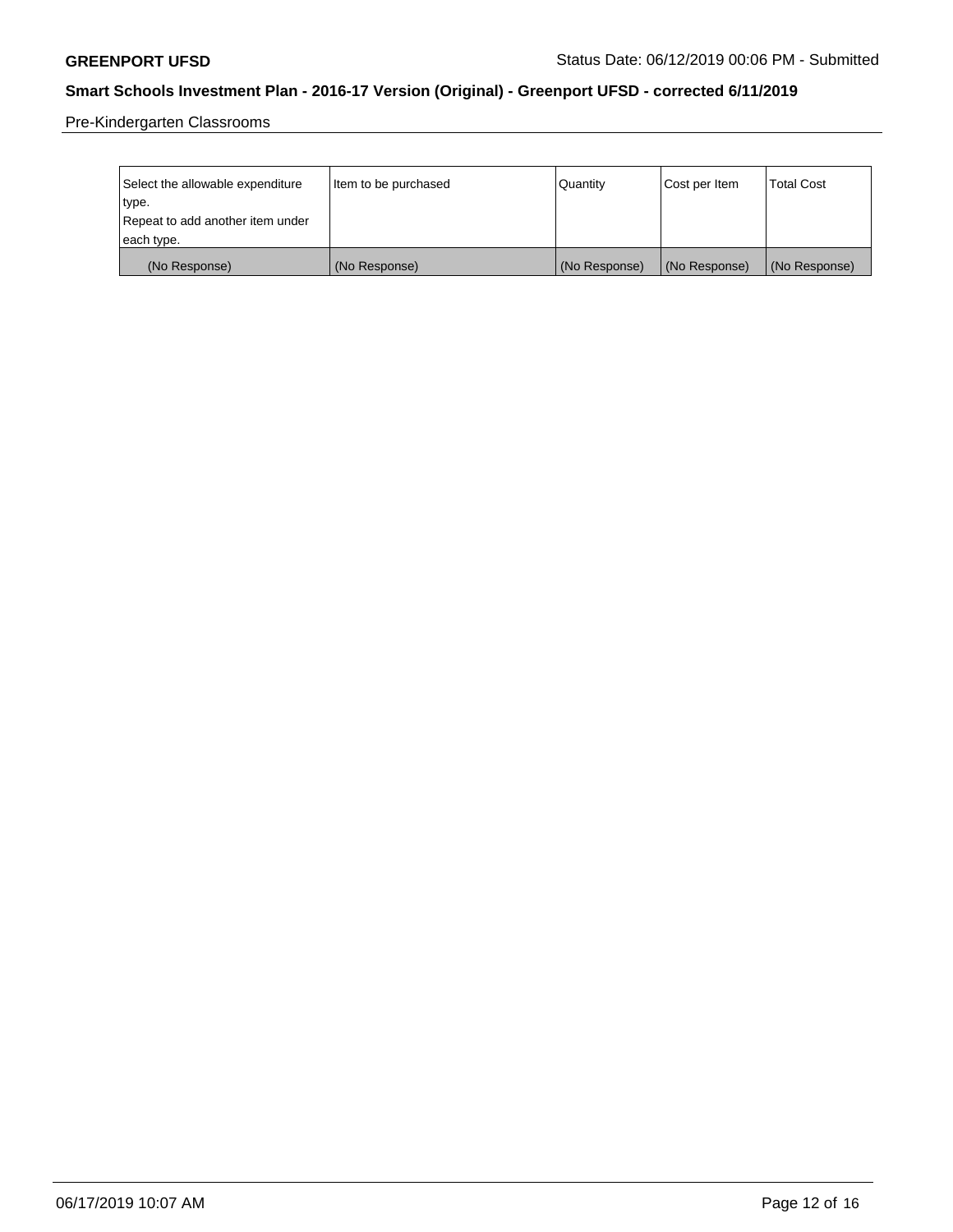Replace Transportable Classrooms

**1. Describe the district's plan to construct, enhance or modernize education facilities to provide high-quality instructional space by replacing transportable classrooms.**

(No Response)

**2. All plans and specifications for the erection, repair, enlargement or remodeling of school buildings in any public school district in the State must be reviewed and approved by the Commissioner. Districts that plan capital projects using their Smart Schools Bond Act funds will undergo a Preliminary Review Process by the Office of Facilities Planning.**

**Please indicate on a separate row each project number given to you by the Office of Facilities Planning.**

| Project Number |  |
|----------------|--|
|                |  |
| (No Response)  |  |

**3. For large projects that seek to blend Smart Schools Bond Act dollars with other funds, please note that Smart Schools Bond Act funds can be allocated on a pro rata basis depending on the number of new classrooms built that directly replace transportable classroom units.**

**If a district seeks to blend Smart Schools Bond Act dollars with other funds describe below what other funds are being used and what portion of the money will be Smart Schools Bond Act funds.**

(No Response)

**4. If you have made an allocation for Replace Transportable Classrooms, complete this table. Note that the calculated Total at the bottom of the table must equal the Total allocation for this category that you entered in the SSIP Overview overall budget.**

|                                                | Sub-Allocation |
|------------------------------------------------|----------------|
| Construct New Instructional Space              | (No Response)  |
| Enhance/Modernize Existing Instructional Space | (No Response)  |
| <b>Other Costs</b>                             | (No Response)  |
| Totals:                                        | 0              |

**5. Please detail the type, quantity, per unit cost and total cost of the eligible items under each sub-category. This is especially important for any expenditures listed under the "Other" category. All expenditures must be capital-bond eligible to be reimbursed through the SSBA. If you have any questions, please contact us directly through smartschools@nysed.gov.**

| Select the allowable expenditure | Item to be purchased | l Quantitv    | Cost per Item | <b>Total Cost</b> |
|----------------------------------|----------------------|---------------|---------------|-------------------|
| type.                            |                      |               |               |                   |
| Repeat to add another item under |                      |               |               |                   |
| each type.                       |                      |               |               |                   |
| (No Response)                    | (No Response)        | (No Response) | (No Response) | (No Response)     |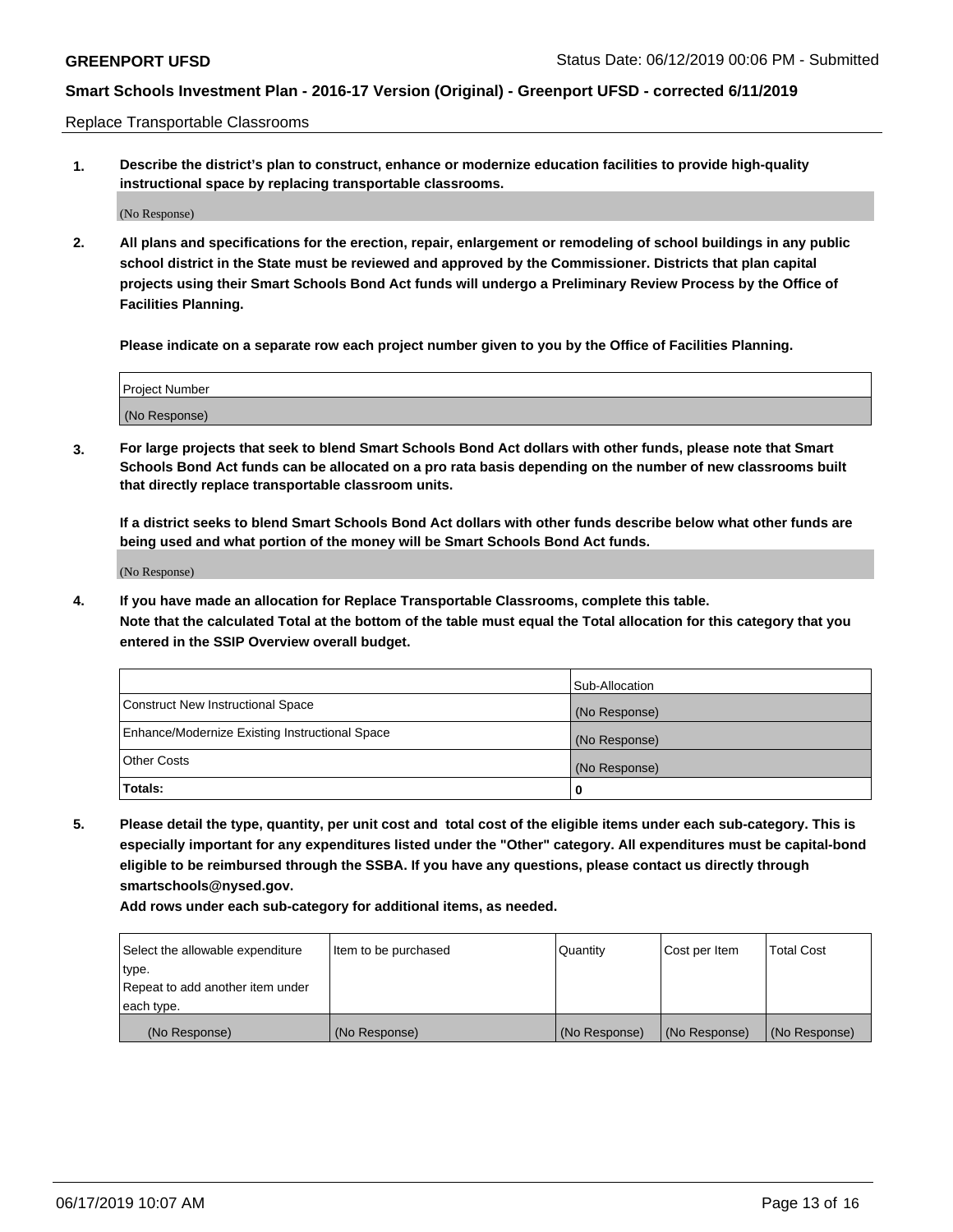### High-Tech Security Features

### **1. Describe how you intend to use Smart Schools Bond Act funds to install high-tech security features in school buildings and on school campuses.**

The district proposes to utilize part of the Smart Bond funds on security features.

- Replacement and upgrade of an exterior doors.
- Install electronic doors locks and an access control system to exterior doors.
- The proposed plan is to upgrade doors and install an access control system to better protect our students and staff.
- **2. All plans and specifications for the erection, repair, enlargement or remodeling of school buildings in any public school district in the State must be reviewed and approved by the Commissioner. Districts that plan capital projects using their Smart Schools Bond Act funds will undergo a Preliminary Review Process by the Office of Facilities Planning.**

**Please indicate on a separate row each project number given to you by the Office of Facilities Planning.**

| <b>Project Number</b> |  |
|-----------------------|--|
| 58-10-10-02-0-001 BA1 |  |

### **3. Was your project deemed eligible for streamlined Review?**

- Yes
- $\square$  No
- **3a. Districts with streamlined projects must certify that they have reviewed all installations with their licensed architect or engineer of record, and provide that person's name and license number. The licensed professional must review the products and proposed method of installation prior to implementation and review the work during and after completion in order to affirm that the work was code-compliant, if requested.**

By checking this box, you certify that the district has reviewed all installations with a licensed architect or engineer of record.

**4. Include the name and license number of the architect or engineer of record.**

| 'Name             | License Number |
|-------------------|----------------|
| <b>Tetra Tech</b> | 16549          |

**5. If you have made an allocation for High-Tech Security Features, complete this table.**

**Note that the calculated Total at the bottom of the table must equal the Total allocation for this category that you entered in the SSIP Overview overall budget.**

|                                                      | Sub-Allocation |
|------------------------------------------------------|----------------|
| Capital-Intensive Security Project (Standard Review) | $\Omega$       |
| Electronic Security System                           | $\Omega$       |
| <b>Entry Control System</b>                          | 28,353         |
| Approved Door Hardening Project                      | 80,603         |
| <b>Other Costs</b>                                   | $\Omega$       |
| Totals:                                              | 108,956        |

**6. Please detail the type, quantity, per unit cost and total cost of the eligible items under each sub-category. This is especially important for any expenditures listed under the "Other" category. All expenditures must be capital-bond eligible to be reimbursed through the SSBA. If you have any questions, please contact us directly through smartschools@nysed.gov.**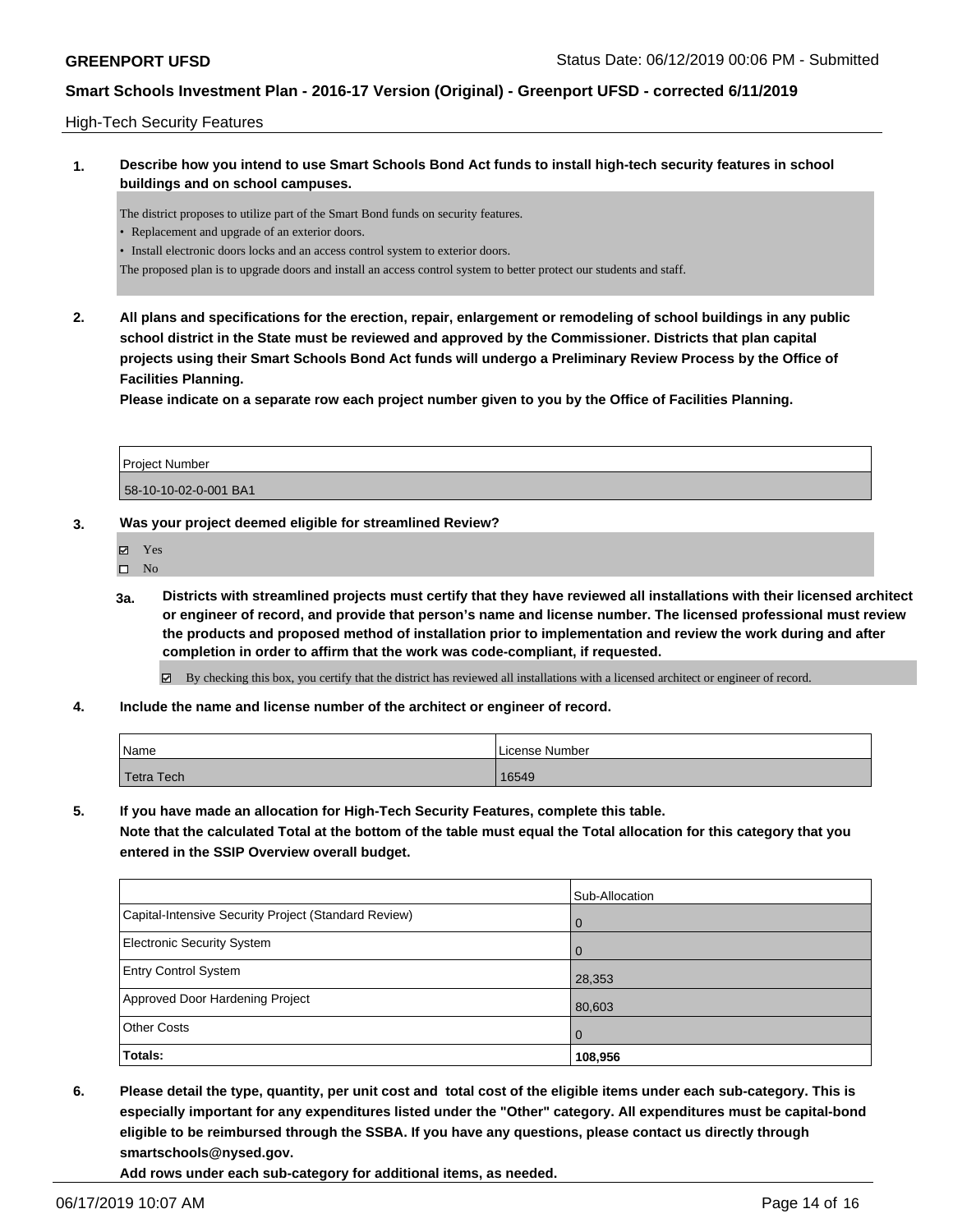High-Tech Security Features

| Select the allowable expenditure<br>type. | Item to be purchased                   | Quantity | Cost per Item | <b>Total Cost</b> |
|-------------------------------------------|----------------------------------------|----------|---------------|-------------------|
| Repeat to add another item under          |                                        |          |               |                   |
| each type.                                |                                        |          |               |                   |
| <b>Entry Control System</b>               | <b>Wireless Door Lock</b>              | 8.00     | 1,076         | 8,608             |
| <b>Entry Control System</b>               | <b>Access Control Wireless Gateway</b> | 6.00     | 1,616         | 9,693             |
| <b>Entry Control System</b>               | <b>Access Control Software</b>         | 1.00     | 3,232         | 3,232             |
| <b>Entry Control System</b>               | Installation                           | 40.00    | 155           | 6,200             |
| <b>Entry Control System</b>               | Smart Card Reader / Enroller           | 1.00     | 620           | 620               |
| <b>Approved Door Hardening</b><br>Project | <b>Exit Door and Hardware</b>          | 8.00     | 4,224         | 33,793            |
| <b>Approved Door Hardening</b><br>Project | Installation (hrs)                     | 302.00   | 155           | 46,810            |